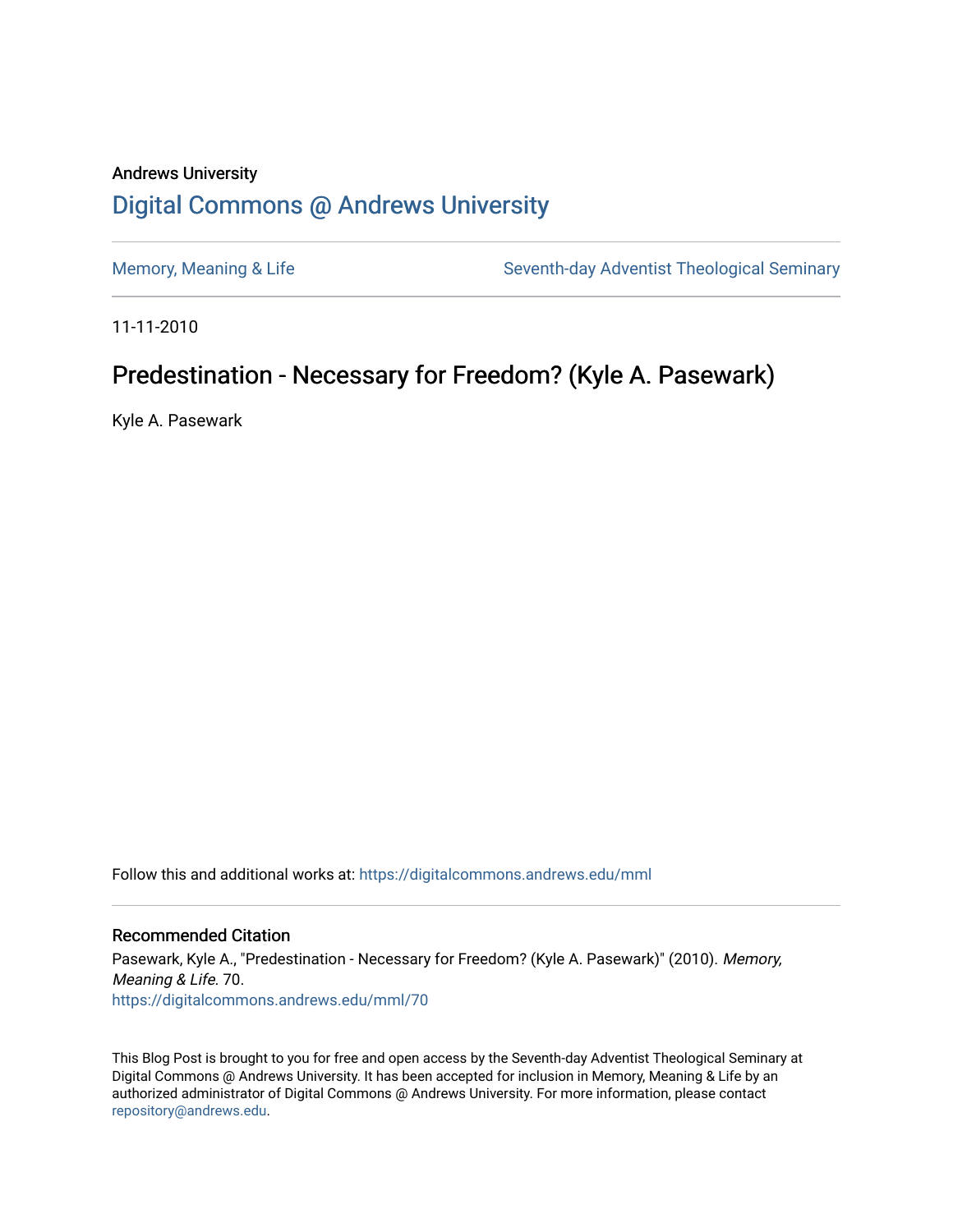The Wayback Machine - http://web.archive.org/web/20120716005426/http://www.memorymeaningfaith.org/blog/2010/…

# **[Memory, Meaning & Faith](http://web.archive.org/web/20120716005426/http://www.memorymeaningfaith.org/blog/)**

[Main](http://web.archive.org/web/20120716005426/http://www.memorymeaningfaith.org/blog) [About](http://web.archive.org/web/20120716005426/http://www.memorymeaningfaith.org/blog/about.html) [Archives](http://web.archive.org/web/20120716005426/http://www.memorymeaningfaith.org/blog/archives.html) November 11, 2010 **Predestination - Necessary for Freedom? (Kyle A. Pasewark)**



There is hardly a theological doctrine more universally despised or subject to speedier contemptuous dismissal than that of "predestination." It is nothing short of an embarrassment. . . .

It is at least worthy of pause, however, that many of the giants of Western thought, from [Augustine](http://web.archive.org/web/20120716005426/http://en.wikipedia.org/wiki/Augustine) to [Thomas](http://web.archive.org/web/20120716005426/http://en.wikipedia.org/wiki/Thomas_Aquinas) to [Luther](http://web.archive.org/web/20120716005426/http://en.wikipedia.org/wiki/Martin_luther) and [Calvin](http://web.archive.org/web/20120716005426/http://en.wikipedia.org/wiki/John_Calvin), were driven to affirm some form of what has come to be called "predestinarianism." Despite their differences on other theological and philosophical issues, partial agreement on this most distasteful assertion remained. . . .

. . . . Does our usual manner of discussing the doctrine of predestination, to the extent we bother really discussing it at all anymore, have anything to do with how its advocates understood it? Moderns believe that predestination is but another word for strict [determinism,](http://web.archive.org/web/20120716005426/http://en.wikipedia.org/wiki/Determinism) albeit a divine determinism above one operating merely through finite causes and effects. . . .

This equation between predestinarianism and determinism is one point at which twentieth-century thought should be questioned. Does the classic understanding of predestination fit neatly into debates between determinism and free will or has it been miscast by being placed within the scope of these disputes? Is predestination another name for inscrutable and inevitable external causalities or does that interpretation force our own notions upon the history of thought? And if predestination means something other than deterministic [causality,](http://web.archive.org/web/20120716005426/http://en.wikipedia.org/wiki/Causality) does it mean something valuable for the late twentieth century?

The claim here is twofold—first, predestination need not be principally a claim about divine causality and second, predestinarianism has much to teach us about the conditions and limits of freedom. *Far from being the negation of freedom, some notion of predestination is a condition of meaningful freedom.*

(Kyle A. Pasewark, ["Predestination](http://web.archive.org/web/20120716005426/http://en.wikipedia.org/wiki/Predestination) as a Condition of [Freedom"](http://web.archive.org/web/20120716005426/http://en.wikipedia.org/wiki/Free_will_in_theology) *[Lutheran Quarterly](http://web.archive.org/web/20120716005426/http://www.lutheranquarterly.com/)* 12 (1998): 57-58)